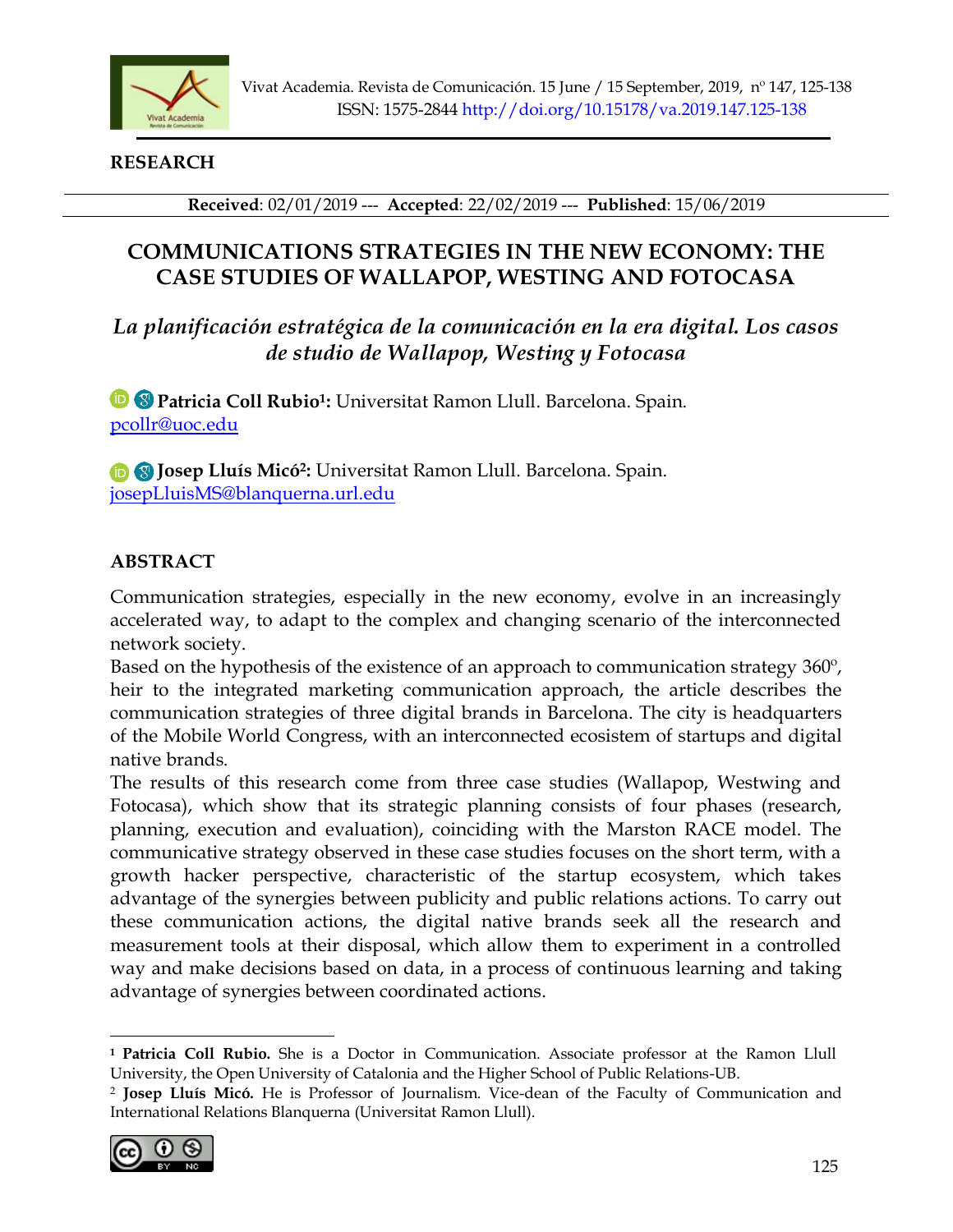**KEY WORDS:** integrated marketing communication - new economy - advertising public relations - digital marketing - growth hacking - communication strategy - 360 communication.

### **RESUMEN**

Las estrategias comunicativas, especialmente en la nueva economía, evolucionan de forma cada vez más acelerada, para adaptarse al complejo y cambiante escenario de la interconectada sociedad red.

Partiendo de la hipótesis de la existencia de un planteamiento de la estrategia de comunicación 360º, heredero del enfoque propio de la comunicación integrada de *marketing*, el artículo describe las estrategias de comunicación de tres marcas nativas digitales de referencia en Barcelona, sede del Mobile World Congress, donde se ha desarrollado un contexto interconectado de startups y marcas nativas digitales.

Los resultados de esta investigación provienen de tres casos de estudio (Wallapop, Westwing y Fotocasa), que muestran que su planificación estratégica consta de cuatro fases (investigación, planificación, ejecución y evaluación), coincidentes con el modelo RACE de Marston. La estrategia comunicativa que constatan estos casos de estudio pone el foco en el corto plazo, con una perspectiva *growth hacker*, característica del ecosistema startup, que aprovecha las sinergias entre acciones de publicidad y relaciones públicas. Para llevarlas a cabo estas acciones de comunicación, las marcas nativas digitales buscan sinergias entre acciones, utilizando todas las herramientas de investigación y medición a su alcance, que les permiten experimentar de forma controlada y tomar decisiones basadas en datos, en un proceso de aprendizaje continuo.

**PALABRAS CLAVE:** comunicación integrada de marketing – nueva economía publicidad – relaciones públicas – marketing digital - growth hacking - estrategia de comunicación - comunicación 360.

# **PLANIFICAÇÃO ESTRATÉGICA DA COMUNICAÇÃO NA ERA DIGITAL. OS CASOS DOS ESTUDOS DE WALLAPOP, WESTWING E FOTOCASA**

#### **RESUME**

As estratégias comunicativas, especialmente na nova economia, evolucionam de forma cada vez mais acelerada, para adaptar-se ao complexo e que tanto muda no cenário da interconectada redes sociais. Partindo da hipótese da existência de um planejamento da estratégia de comunicação 360 graus, herdeiro do enfoque próprio da comunicação integrada de marketing, o artigo descreve as estratégias de comunicação de três marcas nativas digitais de referência em Barcelona, sede do Mobile WORLD Congress, onde foi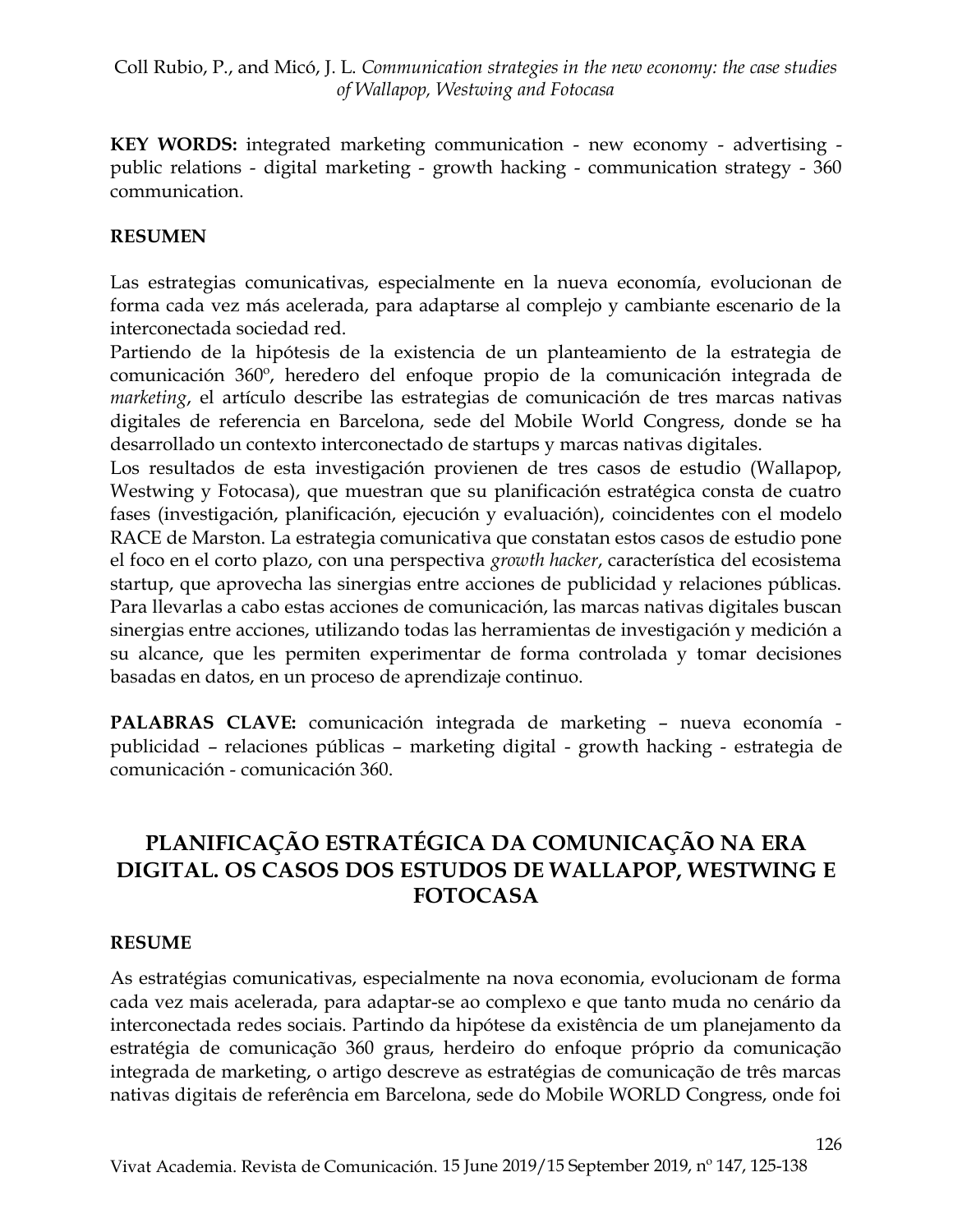desenvolvido um contexto interconectado de startups e marcas nativas digitais. Os resultados desta investigação provem de três casos de estudo Wallapop, Westwing e Fotocasa, que mostram que sua planificação estratégica consta de quatro fases: (investigação, planificação, execução e avaliação), coincidentes com o modelo RACE de Marston. A estratégia comunicativa que constatam estes casos de estudo põe o foco no curto prazo, com uma perspectiva growth hacker, característica do ecossistema startup, que aproveita as sinergias entre ações de publicidade e relações públicas. Para leva-las à cabo estas ações de comunicação, as marcas nativas digitais buscam sinergias entre ações, utilizando todas as ferramentas de investigação e medição a seu alcance, que os permitem experimentar de forma controlada e tomar decoes baseadas em dados, em um processo de aprendizagem continuo.

**PALAVRAS CHAVE:** comunicação integrada de marketing - nova economia publicidade - relações públicas - marketing digital - growth hacking - estratégia de comunicação - comunicação 360.

#### **How to cite the article:**

Coll Rubio, P., and Micó, J. L. (2019). Communication strategies in the new economy: the case studies of Wallapop, Westwing and Fotocasa. [La planificación estratégica de la comunicación en la era digital. Los casos de estudio de Wallapop, Wetswing y Fotocasa]. Vivat Academia. Revista de Comunicación, 147, 125-138. <http://doi.org/10.15178/va.2019.147.125-138> Recuperado de<http://www.vivatacademia.net/index.php/vivat/article/view/1147>

# **1. INTRODUCTION**

The reflections of this study are framed in a moment in which the communication strategies of all types of organizations are being redefined, in line with the changes in the uses of the audience and the changes in the global economic ecosystem. We consider that the study of communication strategies by native digital companies (Prensky, 2001) has a value in research in the field of communication, in any of its disciplines.

# **1.1.** S**trategic planning of communication**

The concept of communication strategy is defined as "an intervention orientation or an action approach for a problem that has to be solved or for a particular project to be carried out" (Xifra, 2007, p. 10). The most widely accepted strategic communication planning model (Matilla, p. 406) is the strategic decision-making process defined by Marston (1963) under the acronym RACE, consisting of four spiraling stages: Research, Action, Communication.

127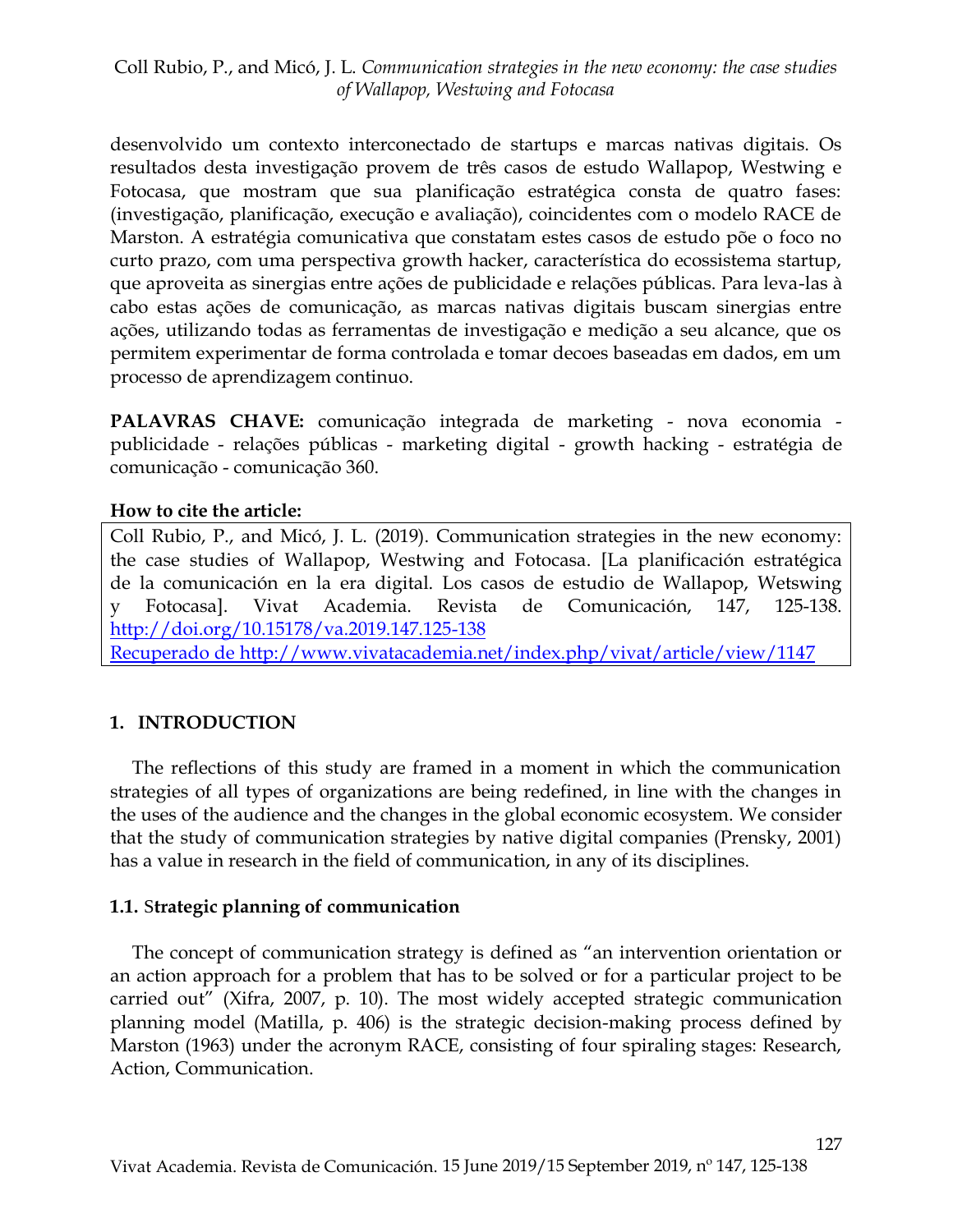Research is the first phase of the RACE model. According to Cutlip and Center (2001) this is the most difficult phase, since how to raise it is not often known and, in addition, it has the opposition of those who do not consider it necessary. In addition, its complexity has been increasing with the emergence of information technologies, which allow massive data, called big data, to be obtained (Braulio and Curto, 2015).

The second phase of the RACE model (Marston, 1963) is planning, considered to be the process of goals and objectives and determining the way to achieve them (Wilcox et al., 2012).

The third phase, execution of communication actions, is part of the line established by the two preceding phases, research and planning.

Finally, evaluation makes it possible to measure the achievement of the objectives as scientifically as possible, in order to rectify or even rethink the strategy (Xifra, 2007). The Association of Consulting Companies in Communication and Public Relations (ADECEC) published in 2016 the Practical Guide to Measurement, which notes the importance of this phase and the need to define the key indicators to evaluate the success of each communication action. (ADECEC, 2016, p. 7).

Matilla describes this spiral "as an ascending line that, starting at the beginning of research, advances towards action, moves through communication and, finally, culminates and ends in evaluation" (...) and the contribution of Marston (1963). ) in defining a closed model in which "each stage inevitably leads to the next, so that the last stage (Evaluation), once overcome, will force us to resort again to the first (Research)" (Matilla, 2008, p. 74) According to Wilcox, Cameron and Xifra, the RACE model, in short, "is a process that can be considered an endless cycle" (Wilcox et al, 2012, p. 12).

#### **1.2. From integrated communication to 'growth hacking'**

As the conclusions of this study confirm, the communicative strategy of the digital native brands (Prensky, 2001) follows the principles of *Integrated Marketing Communications* (IMC), since it coordinates actions of diverse disciplines, such as marketing, advertising and public relations to take advantage of synergies (Schultz and Kitchen, 2000, Kliatchko, 2005, Schultz and Patti 2009).

The field of the IMC analyzes why consumers respond to some type of communication more positively than others and how communication actions can be coordinated and synergies availed of. At that time, the need arises to harmoniously integrate all the instruments of the communication mix in a unified set. Thus, regardless of the discipline that is considered and the instruments, means or channels used, the brand will speak to the market and its publics with a single voice. With this integration, a greater impact is achieved, in addition to coherence. Before the concept of the IMC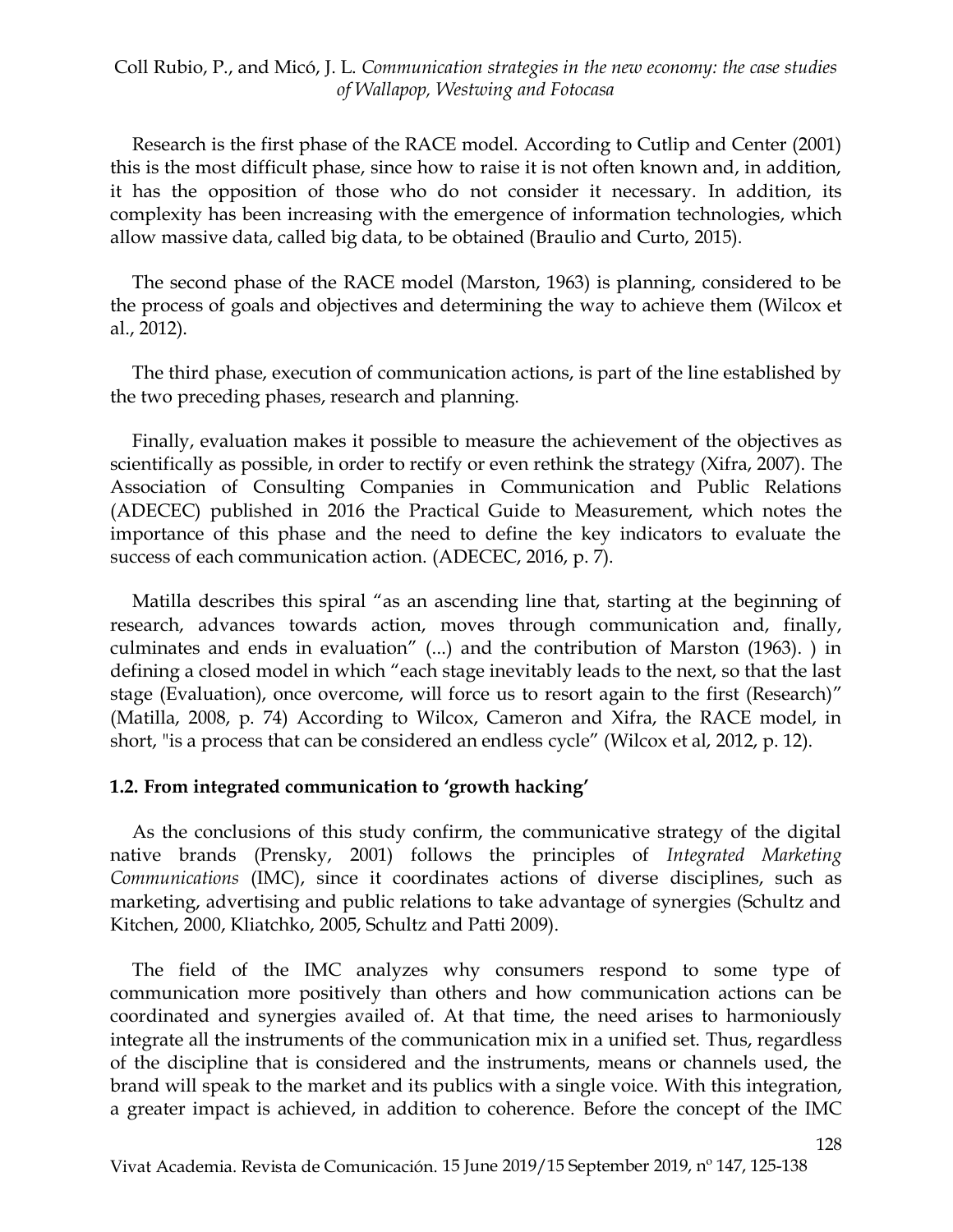emerged, leading authors in the field of communication, such as Marston, had already noted this reality by stating that "The public relations and advertising programs of a company are obviously closely connected. Why do you have a certain mental image of a particular company? Why do you know its products? Why have you met some of its people? Yes, but also because you have seen advertising" (Marston, 1963, p. 4). The IMC, according to Kotler is, in short, "a concept according to which a company integrates and carefully coordinates its various communication channels to get a clear, consistent and convincing message about the company and its products". (Kotler, 2003, p. 131).

The first theorists who addressed the impact of the Internet in the field of marketing focused mainly on studying how to take advantage of a website for commercial communication and distance selling. But, in a short time, the Internet was considered much more than a sales channel, coming to be considered a new means of mass communication and an advertising support with great future projection. According to Meeker, "Network advertising is not just about advertising and distributing messages, it also facilitates relationships with customers, the creation of cyber-brands, it provides services to consumers, generates electronic sales of marketing to the right audience and manages to create customized services for large masses of consumers, as well as direct and interactive marketing". (Meeker, 1997, p. 47-48).

With the emergence of social networks, the term web 2.0 begins, which was coined by O'Reilly (2005) to refer to a second generation of the web that, thanks to the intensive use of dynamic pages and applications known as social software, benefits from collective intelligence to provide interactive services and where users have control over information.

Among the factors that define web 2.0, Marquina highlights the importance of "applications in a perpetual experimental situation or in tests (beta phase), that is, in constant evolution". (Marquina, 2013, p. 12).

Another essential factor of web 2.0, beyond technology, but promoted by it, is "the new attitude" of users (Marquina, 2013, p. 12). The public has an increasingly active role in the communication processes that are generated between a brand and its clients, since, according to Martí (2010, p. 206), web 2.0 "democratizes the knowledge and participation of users in the media; encourages the co-creation of the contents generated in it; and allows the transfer of these contents among the different interactive digital media at the service of the user".

Therefore, with the emergence of the Internet and the social networks, the IMC concept evolves towards communication 360º. As authors such as Véliz (2006, p. 93) or Pintado and Sánchez (2009, p. 19) emphasize, communication 360º must be characterized by dialogue and the relationship with the environment in a constant way.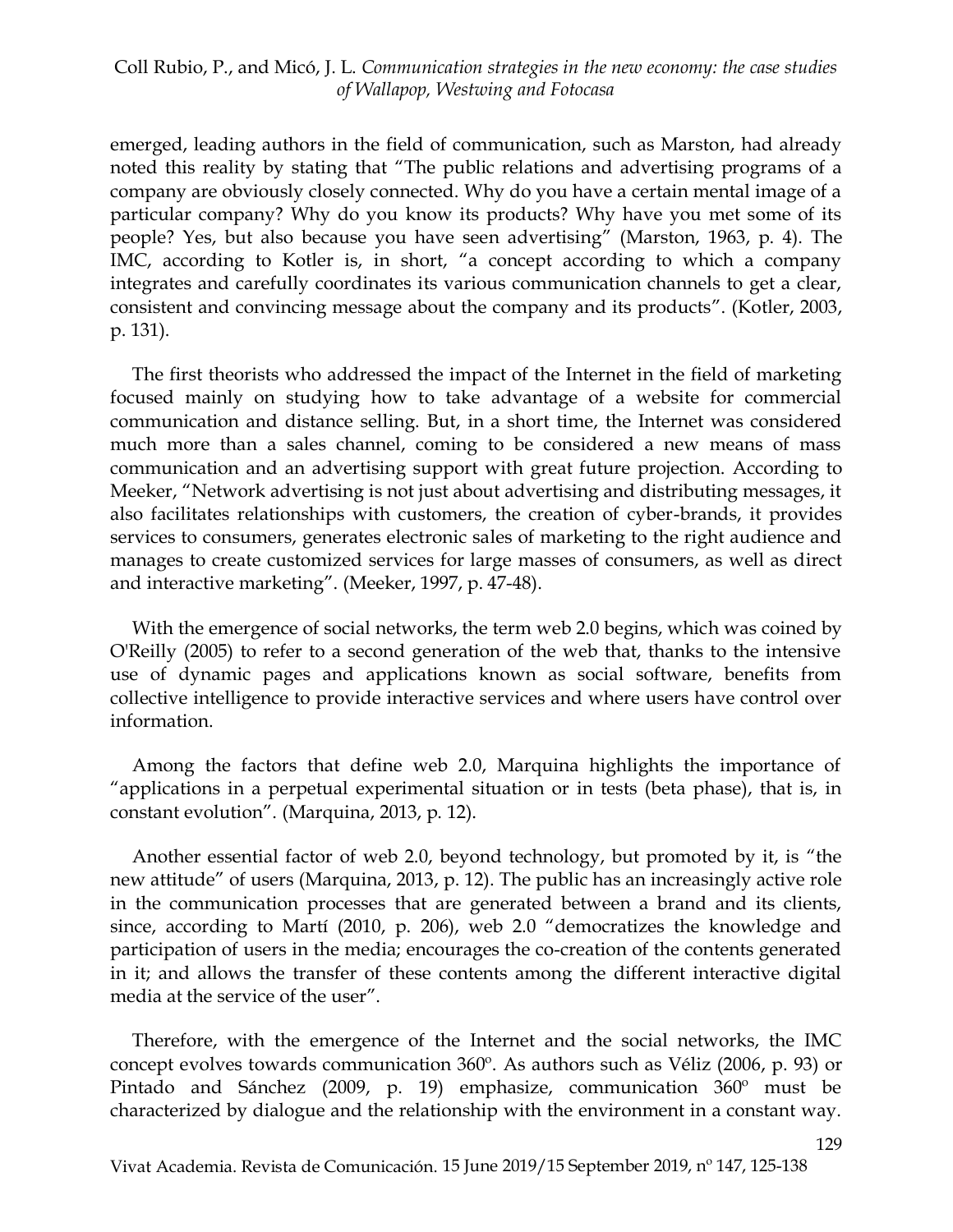Therefore, as indicated by Sánchez Herrera (2012: 13), communication 360º is an evolution of integrated marketing communication, which combines "the corporate image, internal communication, traditional advertising campaigns, public relations, online advertising, etc., always oriented to achieve the same objective".

As evolution of this approach, within the operation of these digital native brands (Prensky, 2001) the so-called growth hacking is born (Ellis, 2010, Ellis and Brown, 2018), a multidiscipline that is characterized by its goal of growth: "a growth hacker is a person whose true aim is growth. (...) You must have the creativity to discover unique ways to boost growth, in addition to testing or evolving the techniques tested by other companies". (Ellis, 2010).

#### **2. METHODOLOGY**

The purpose of this qualitative piece of research is to describe the strategic communication planning model of digital native brands. For this purpose, we chose companies whose marketing and communication department is located in Barcelona and which digital reference brands in their sector, starting from a previous in-depth interview with the executive director of 4YFN Mobile World Capital, Esteban Redolfi.

The selected case studies, which are finally presented, upon finding that they offered sufficient information to be able to approach this piece of research are:

**Wallapop:** the first geolocalized purchase and sale mobile Spanish app, founded in Barcelona in 2013. The platform focuses its interest on second-hand objects, since it allows users to sell what they no longer use.

**Westwing:** founded in Germany in 2011, it is the first European e-commerce platform dedicated exclusively to the Home & Living sector. Westwing leads the Spanish furniture sales market.

**Fotocasa:** a real estate portal born in 2004 from the merger of Anuntis and Vivendum portals, which currently belongs to Schibsted Spain, the largest and most diversified classified-ads and job-offering company in Spain.

The collection of information in this study starts from the triangulation of the methods of observation, documentary analysis and the interview. Research consists of three phases of successive and complementary in-depth interviews, to the different professionals involved in the communication strategy of the brands of the new economy under study and in its execution. The informants who participated in each of the three rounds of interviews were chosen by each brand according to the needs raised by research.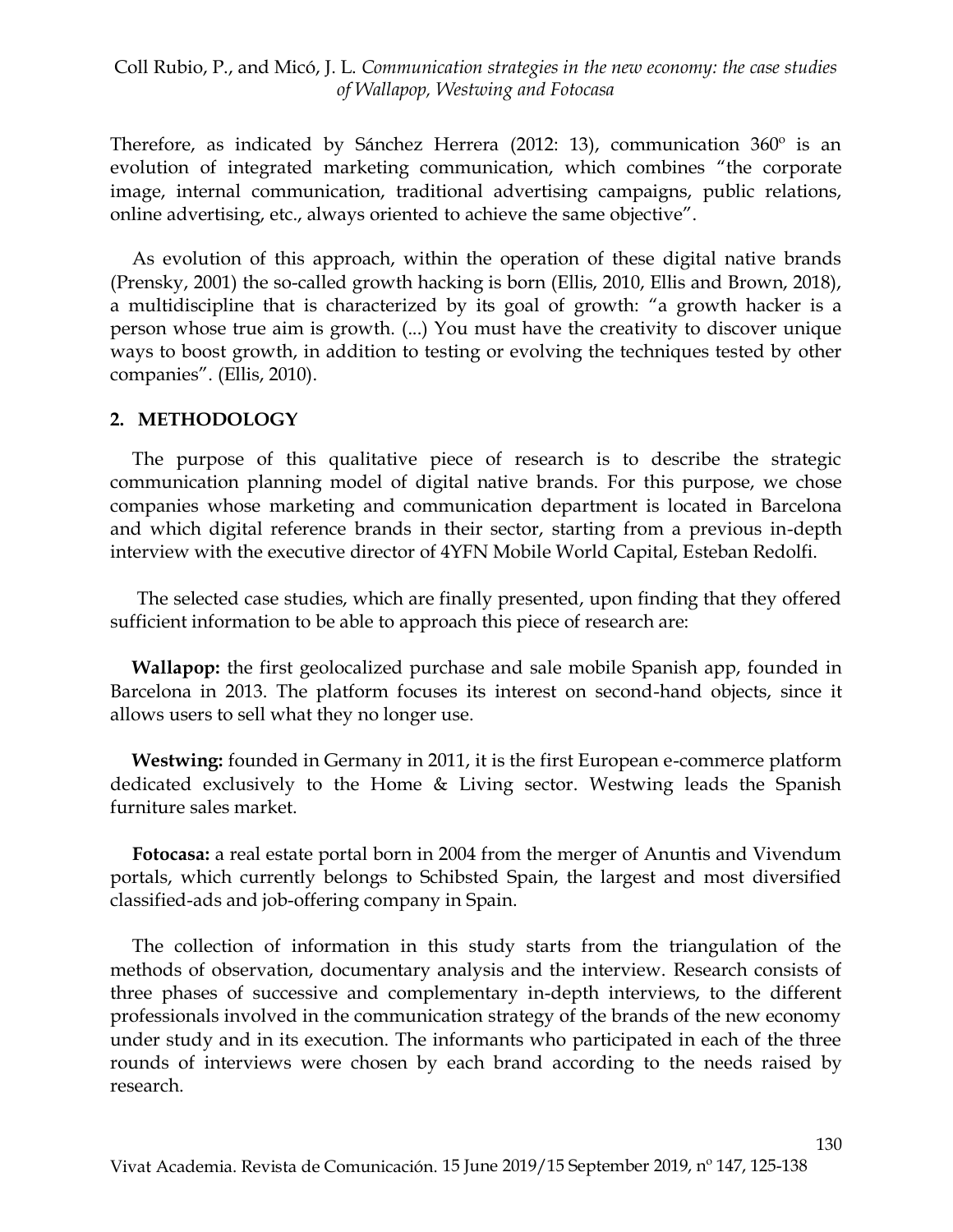Three phases of interviews are carried out for each case study. The first is an indepth interview, via an open questionnaire, to those responsible for the marketing and communication strategy of each of the brands under study. The second phase of face-to-face and group interviews is carried out with the people in charge of executing the communication plan for each one of them. This second phase is carried out in the workplace of the communication team of each of the brands and includes an intensive observation task. The field observation makes it possible "to go through the scene" both before and during the interviews, in order to better interpret the information provided by the study subjects. This observation, in this case for three years, is considered long-haul taking into account that it is part of the ecosystem of the new economy. In parallel, data collection includes, in addition to the annotations and records of the observation and interviews, the collection and analysis of more than 12,000 documents.

After this second phase, considering that there is already enough relevant information to draw conclusions, it is decided to carry out a third round of interviews to pool all the gathered information, as an element of validation and updating before finalizing the field work. This third phase, which is done via telematics, consists of a questionnaire that includes the main concepts collected from the completion of the three case studies.

#### **3. OBJECTIVES**

This article intends to contribute to knowledge in the field of communication strategies, heirs of integrated marketing communication, based on the analysis of three reference practical cases in the field of the new economy in Barcelona, the headquarters of the international mobile technology fair World Congress and the fifth hub European volume of startups, with more than 1,200 emerging technology companies installed in the city and its surroundings (Atómico, 2018).

This piece of research also allows us to verify that the methodology of the case studies is especially indicated for the analysis of recent phenomena and, therefore, it constitutes a useful analysis path for the changing context in which the communicative environment is increasingly developing in the network society (Castells, 2001).

#### **4. RESULTS**

The results of research are presented in the form of three case studies, which are presented according to the same structure: the RACE strategic communication planning model (Marston, 1963) which consists of four phases: research, planning, execution and evaluation.

131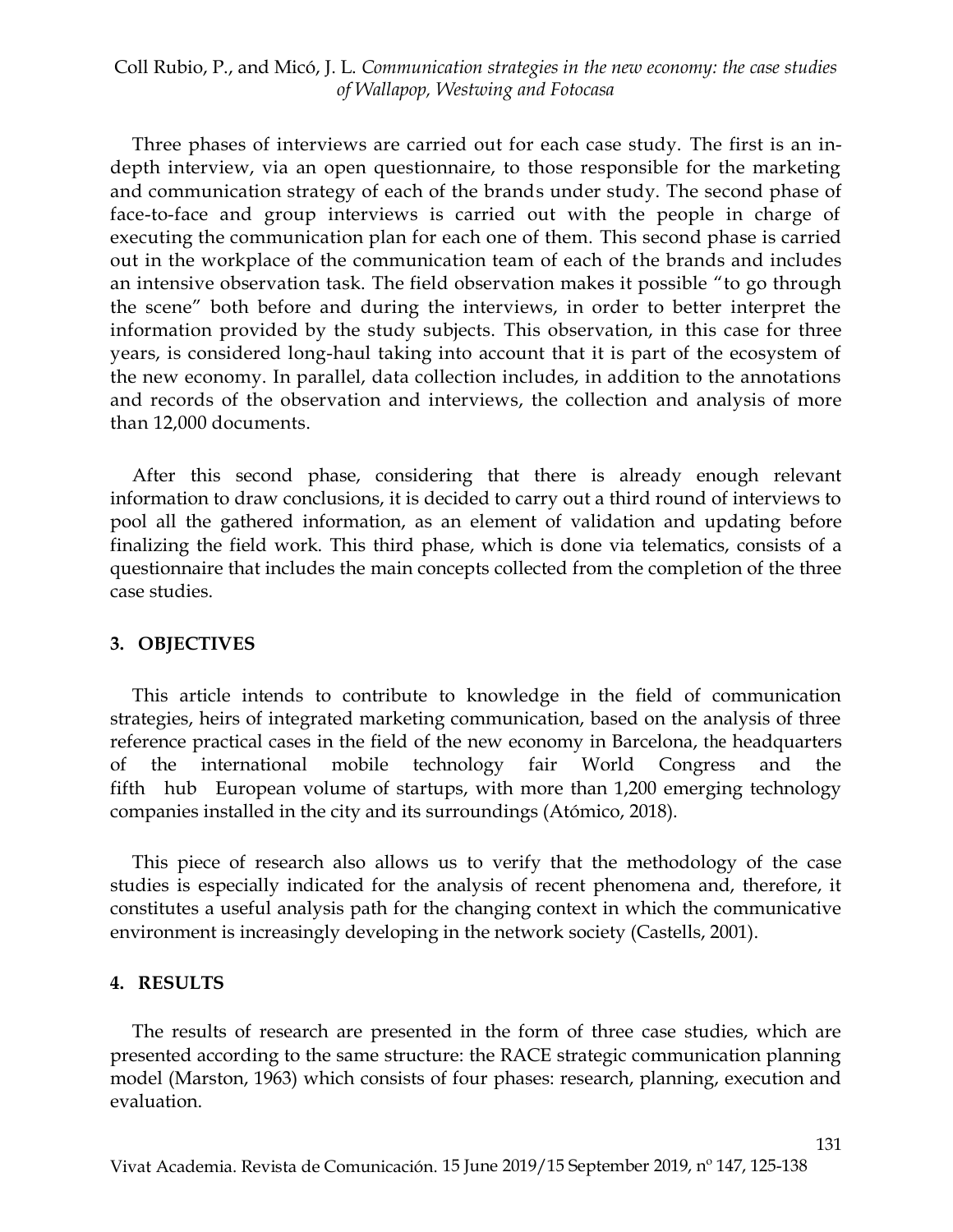### **4.1. The Wallapop case study**

Wallapop, the first Spanish mobile geolocalized purchase app, was founded in Barcelona in September 2013 with the aim of creating an alternative of sustainable economy adapted to new forms of consumption, characterized by being fast, local and easy to use. The platform focuses its interest mainly on second-hand objects, since it allows users to put on sale what they no longer use so that other people around them can buy them. Currently, Wallapop has 20 million users who make an average of 70,000 daily transactions of any of the more than 100 million products uploaded to the application. Wallapop's communication strategy follows the RACE model (Marston, 1963), the most widely accepted strategic planning scheme in the field of communication.

The study shows, as detailed below, that the sequence in which the Wallapop communication strategy is carried out consists of the four stages that we will deal with below: research, planning, execution and evaluation.

### **4.1.1. Research in Wallapop**

The first stage of research, in the case of Wallapop, is an unavoidable stage in any strategic communication planning, since its decisions, prior to the launching of any future action, are always supported by data, as verified by triangulation of the data obtained through observation, documentary analysis and successive in-depth interviews with its communication team. In this sense, as a usual practice in this research phase, it is worth highlighting the performance of A/B tests, testing two possible communication proposals in order to verify which of them maximizes the conversion.

# **4.1.2. Planning in Wallapop**

The second stage in which Wallapop's communication strategy is developed is planning in which clear, quantifiable, ponderable, realistic and time-bound objectives are defined and then the means chosen.

To cope with the imperative of speed, the communication plans at Wallapop are addressed a few months ahead. The startup communication team considers semi-annual planning to be long-term, quarterly planning to be medium-term and monthly planning to be short-term.

# **4.1.3. Execution in Wallapop**

The triangulation of the data obtained through the techniques of participant observation, documentary analysis and the different phases of in-depth interviews shows that Wallapop's communication strategy is defined as 360º, with a *growth hacker* view that combines advertising campaigns and publicity actions, marketing communication and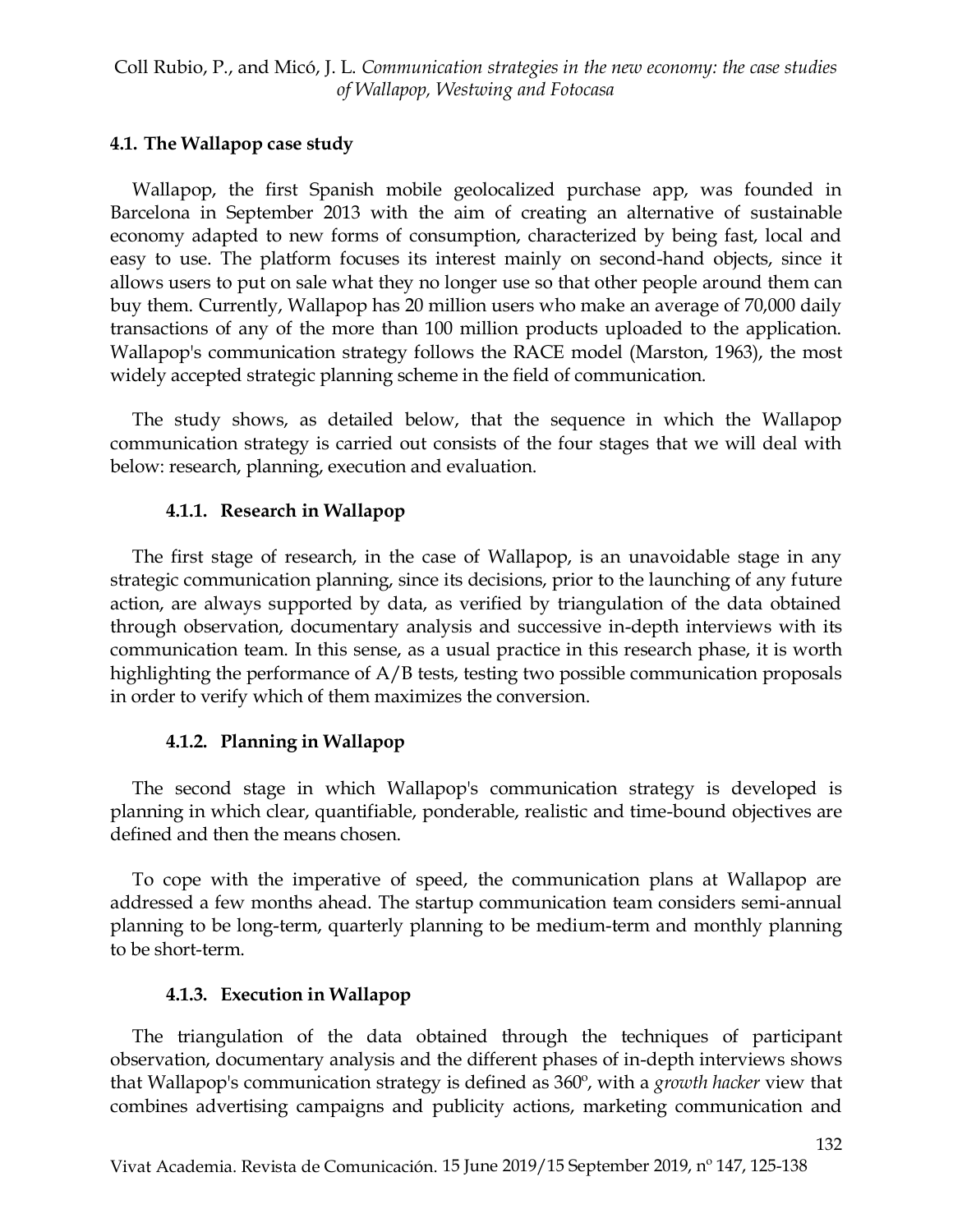*influencer* marketing, combining all possible on- and off-line channels that, in combination, make it possible to obtain better metrics in the evaluation phase. In this sense, television advertising, financed through media *for equity* agreements*,* combined with digital marketing and *publicity,* are the key to the startup communicative strategy.

# **4.1.4. Evaluation in Wallapop**

The measurement of results is a key element in Wallapop's communication strategy. The data close the circle constantly, inevitably lead to action and, therefore, are those that direct any decision that affects the communication actions of Wallapop and also serve to provide the necessary information for communication with another of its key audiences, which are the investors, for those who measure, especially, the conversion in downloads and active users. In this sense, the media plan is dynamic and adjusted according to the results.

# **4.2. The Westwing case study**

Westwing.es belongs to the group Westwing Group GmbH founded in Germany in 2011 by the expert in decoration Delia Fischer, which entailed the creation of the first European e-commerce platform exclusively dedicated to the Home & Living sector. It leads the Spanish furniture sales market. Every 5 seconds Westwing sells a product around the world and about 50% of the revenue is generated through mobile devices.

Westwing's communication strategy follows the RACE model (Marston, 1963), the most widely accepted strategic planning scheme in the field of communication.

# **4.2.1. Research in Westwing**

The triangulation of the data obtained through the successive in-depth interviews carried out during the piece of research to the communication team of the firm, the documentary analysis of its entire historical archive and the observation made allows us to affirm that the first stage of research is key and determined by the large amount of data generated by *e-commerce*, which are analyzed to maximize the chances of success of communication actions.

# **4.2.2. Planning in Westwing**

Planning in Westwing is carried out, in a generic way, annually, but the actions are developed in a detailed way on a quarterly basis, in order to have a greater reaction capacity. Its objectives, clear and measurable, are clearly oriented to increase the notoriety of the brand among its target audience, consisting of decoration buyers and their prescribers.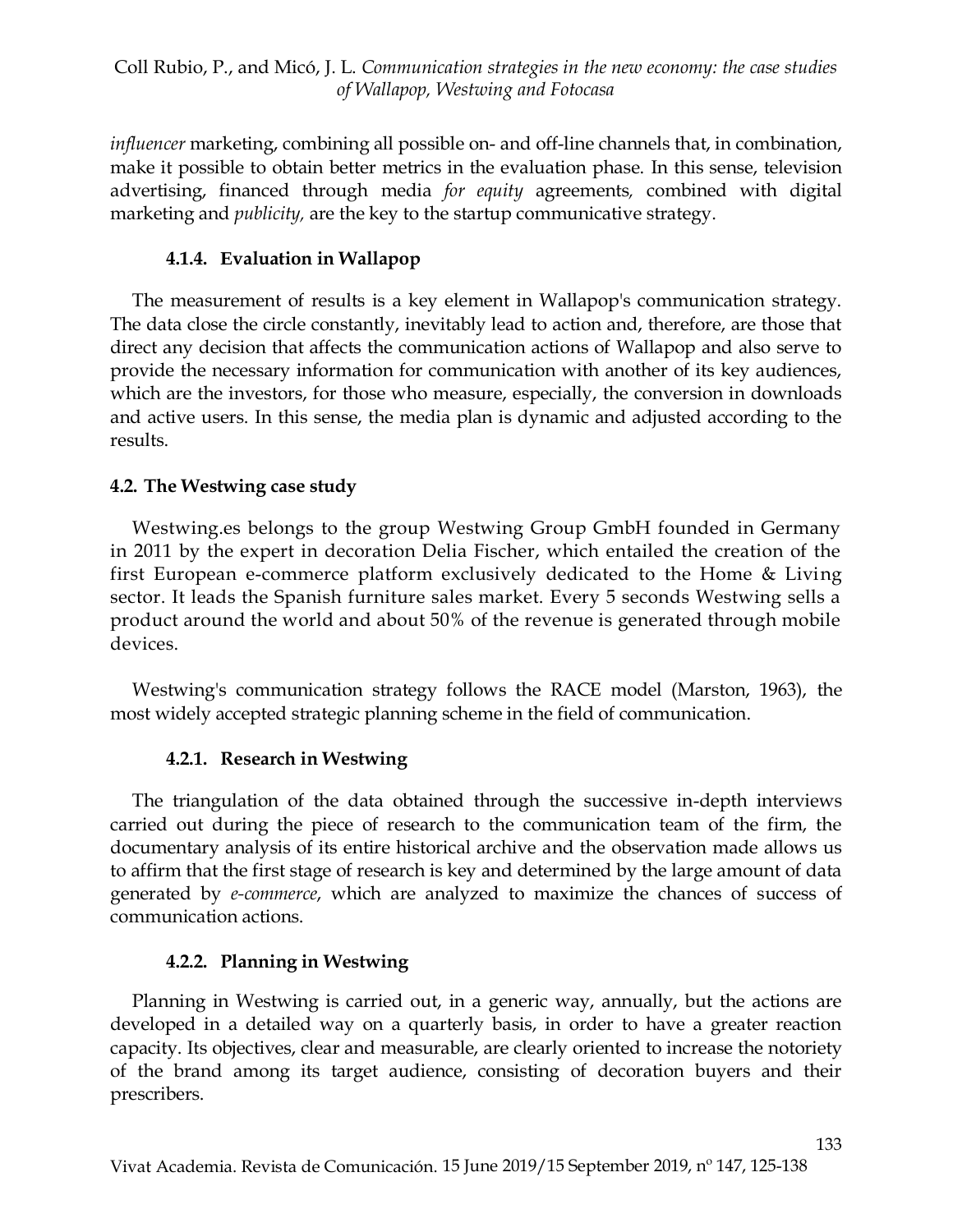### **4.2.3. Execution in Westwing**

The triangulation based on documental analysis, observation and the in-depth interviews confirm that Westwing is clearly committed to the strategy of generating relevant content in all types of formats to position itself as a benchmark in its field. We have our own editorial office, an internal editorial team of journalists and photographers dedicated specifically to content, which they disseminate daily through the sending of a *newsletter* and on social networks.

Westwing's communication strategy combines a powerful digital content marketing strategy, with on- and off-line advertising campaigns and public relations actions.

The actions are proposed and executed in an integrated manner, with a 360º view and a *growth hacker* approach, through creativity and synergy among channels to achieve the goal of maximum visibility.

### **4.2.4. Evaluation in Westwing**

The fourth phase of Westwing's communication strategy is evaluation that includes the constant and real-time follow-up of the actions that are executed, to evaluate the return on investment.

#### **4.3. The case study of Fotocasa**

Fotocasa real estate portal was born in 2004 from the merger of two portals, Anuntis and Vivendum. It currently belongs to Schibsted Spain, the largest and most diversified classified-ads and job-offering company in Spain, which has other portals such as InfoJobs, Vibbo, Coches.net and Milanuncios, and which is part of the Norwegian multinational Schibsted Media Group.

Fotocasa's communication strategy also follows the RACE model (Marston, 1963), with four phases in its strategic planning.

#### **4.3.1. Research in Fotocasa**

Any communication plan in Fotocasa starts from research, since, as verified by triangulation, most of its communication actions are based on data, some of them obtained through tests consisting of impacting on a percentage of the target audience to be able to measure previously its effectiveness.

#### **4.3.2. Planning in Fotocasa**

In Fotocasa, planning is based on the definition of communication objectives that are established annually, aligned with the business objectives, measurable with key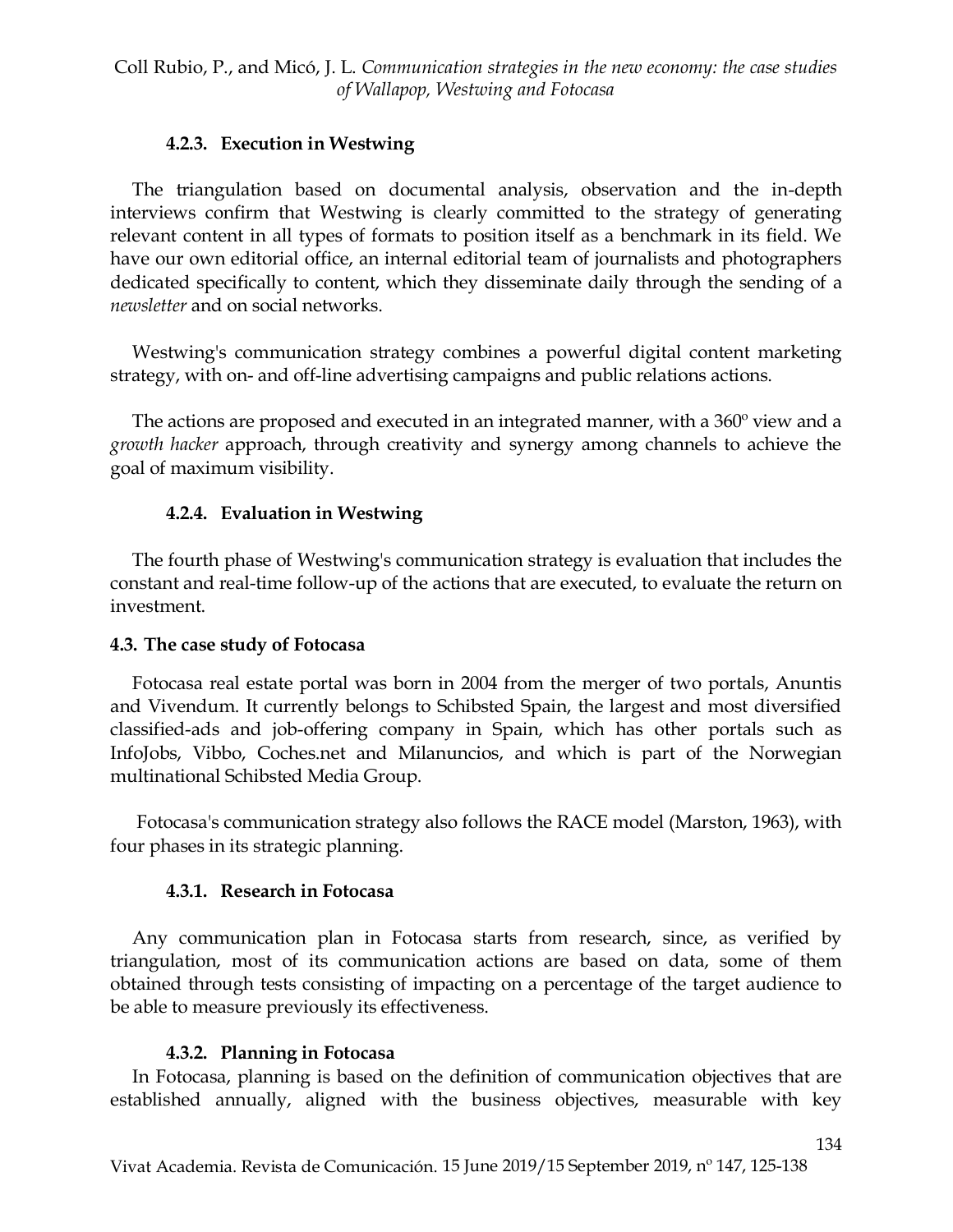indicators, among which *share of voice* stands out and with actions that are detailed quarterly. Besides, it has a tactical plan adjustable to the needs of the moment, with agile decision making and based on data.

#### **4.3.3. Execution in Fotocasa**

The execution of the communication plan of Fotocasa combines public relations actions, including press office, content marketing and influencer marketing, and advertising, which are addressed in a coordinated and integrated manner, with both onand off-line actions that reinforce each other, with a 360º view and aligned with a *growth hacker* approach. Any action that is considered is analyzed taking into account how it can be exploited from any area or how it can affect the other areas.

### **4.3.4. Evaluation in Fotocasa**

Monitoring the result of the communication actions is carried out constantly and is taken into account when planning new actions, in line with the spiral described by the RACE model (Marston, 1963).

This is verified by the analysis of the data obtained through triangulation, in which the use of metrics such as the *PR Value* and the monthly *top of mind* is detected, as well as the analysis of the ROI and the SOV in order to assess the effectiveness of the actions.

# **5. CONCLUSIONS**

The results of the study show that strategic communication planning in the digital native brands under study (Wallapop, Westwing and Fotocasa) responds to a fourphase model -research, planning, execution and evaluation-, which coincides with the RACE model of Marston (1963).

The particularities presented by the communication strategy of the digital economy brands under study derive from the functioning of the economic ecosystem in which they are immersed, where speed and data-based decision making prevail. In this sense, the study finds that decision making is agile and based on data from both previous research and evaluation, with real-time tracking of actions, creative and analytical with a *growth hacker* approach that is heir to integrated marketing communication, which are planned and executed with flexibility, always guided by quantifiable and measurable objectives.

The digital native brands under study use both advertising and public relations, both online and offline, with a prominent presence of marketing communication actions such as content marketing and *influencer* marketing.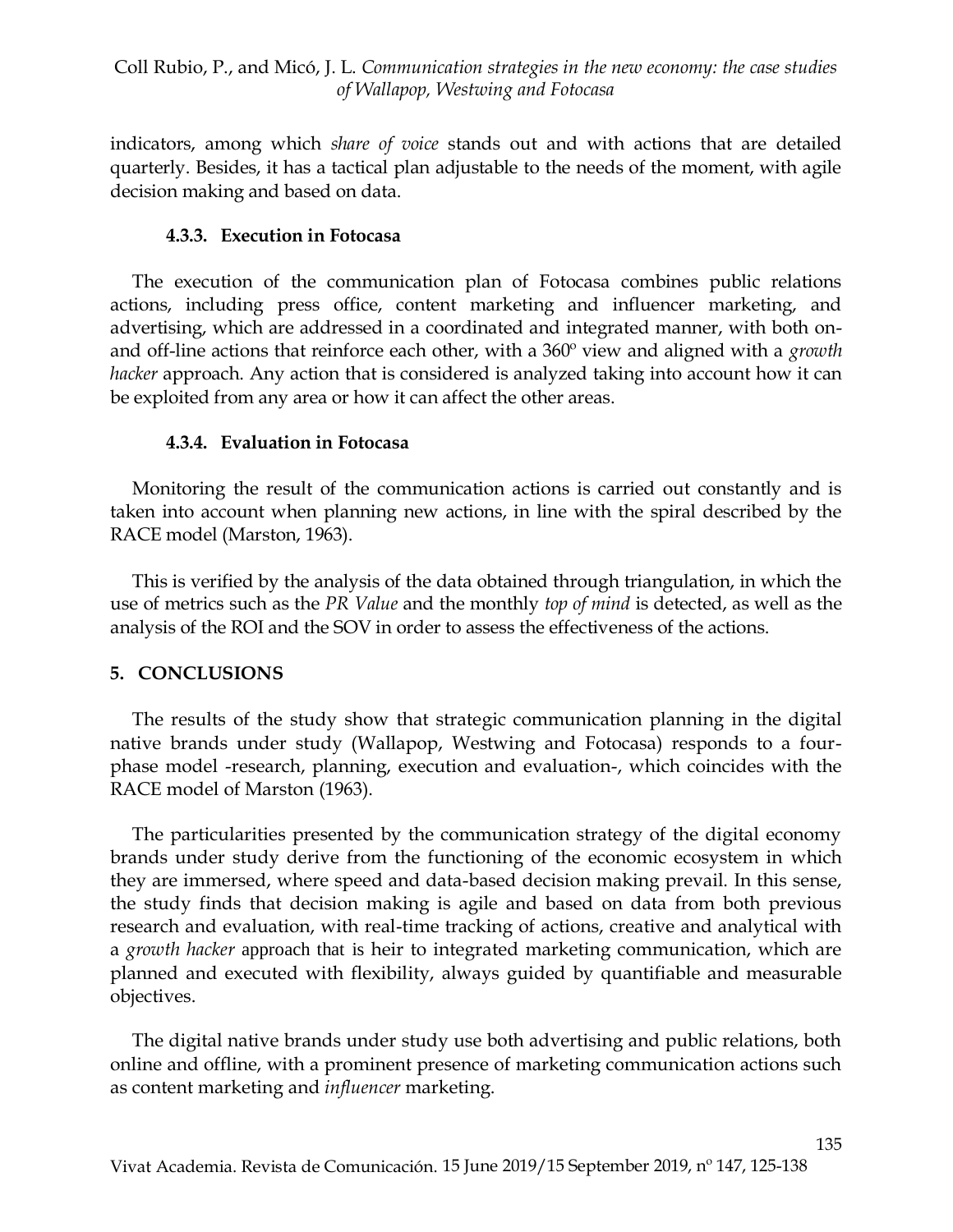The communication strategy, therefore, is integrated, with a 360º view that fosters synergies among the actions carried out in four phases - research, planning, execution and evaluation - to achieve its objectives, which are clear and measurable.

#### **6. REFERENCES**

- ADECEC (2016). *Guía Práctica de la Medición*. Recuperado de [http://www.adecec.com/pdf/adecec\\_presenta\\_la\\_guia\\_practica\\_de\\_la\\_medicion.pdf](http://www.adecec.com/pdf/adecec_presenta_la_guia_practica_de_la_medicion.pdf)
- Atómico (2018). *The State of the European Tech Report.* Recuperado de [https://2018.stateofeuropeantech.com](https://2018.stateofeuropeantech.com/)
- Braulio, N y Curto, J. (2015). *Customer analytics: mejorando la inteligencia del cliente mediante los datos.* Barcelona: Editorial UOC.
- Castells, M. (2001). *La Galaxia Internet. Reflexiones sobre internet, empresa y sociedad.* Barcelona: Plaza y Janés.
- Ellis, S. (2010). Find a growth hacker for your startup. *Startup Marketing*. Recuperado de <http://www.startup-marketing.com/where-are-all-the-growth-hackers/>
- Ellis, S., y Brown, M. (2018). *El método Hacking Growth: Qué hacen compañias explosivas como Facebook, Airbnb y Walmart para ser líderes en el mercado*. Barcelona: Penguin Random House.
- Kliatchko, J. (2005). Towards a new definition of integrated marketing communications (IMC). *International Journal of Advertising*, *24*(1), 7-34.
- Kotler, P. (2003). *Marketing Management*. New Jersey: Prentice Hall.
- Matilla, K. (2008). *Los modelos de planificación estratégica en la teoría de las relaciones públicas*. Barcelona: Editorial UOC.
- Marquina, J. (2013). *Plan social media y community manager*. Barcelona: Editorial UOC.
- Marston, J. E. (1963). *The nature of public relations*. New York: McGraw-Hill.
- Martí, J. (2010). Funny Marketing. Madrid: Wolters Kluwer.

Meeker, M. (1997). Internet Advertising Report. New York: Harper Collins.

136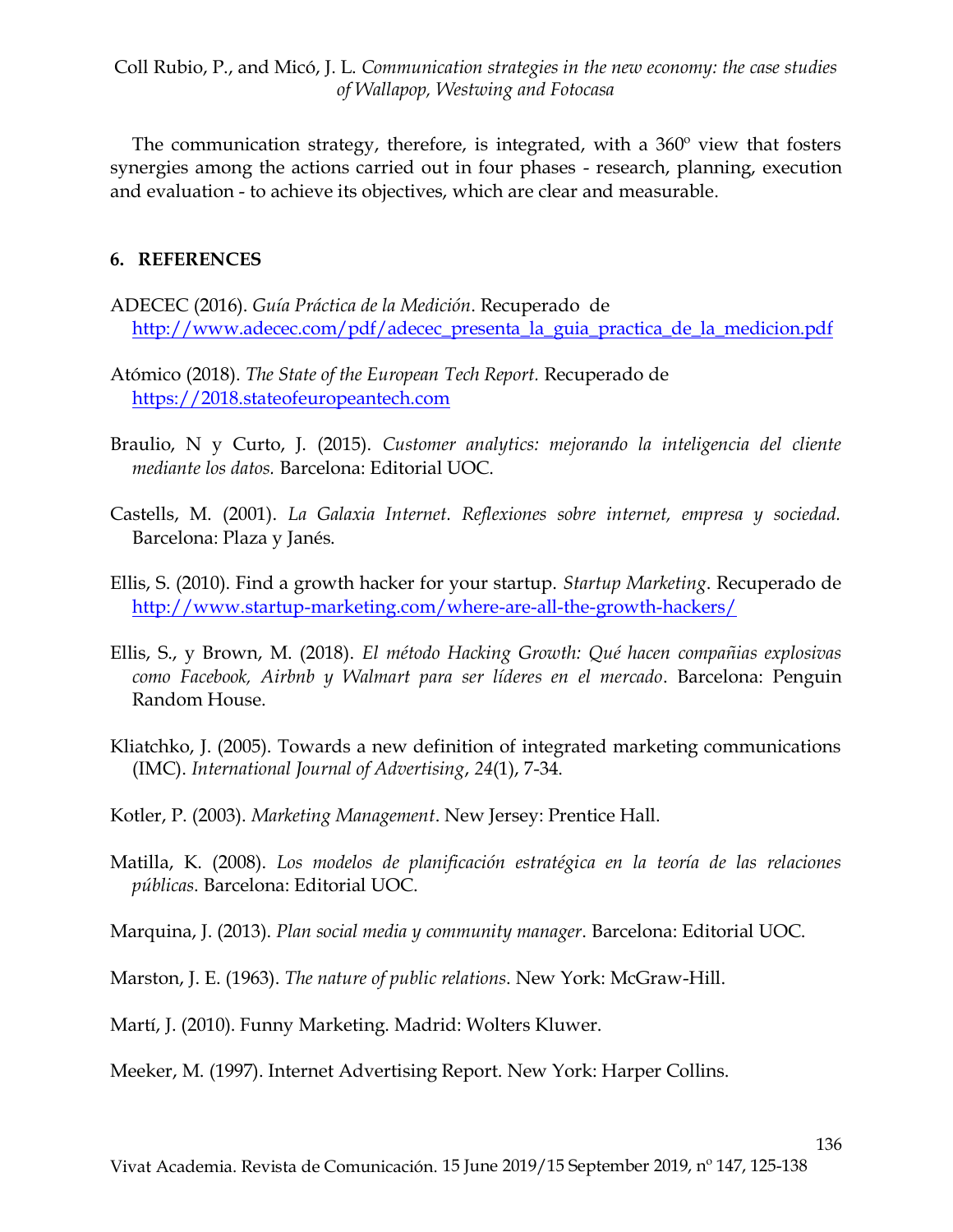- O'Reilly, T (2005) What is Web 2.0. Design patterns and business model for the next generation of software. O'Reilly. Recuperado de <http://www.oreilly.com/pub/a/web2/archive/what-is-web-20.html>
- Pintado, T., y Sánchez, J. (2009). *Imagen corporativa. Influencia en la gestión empresarial*. Madrid: ESIC Editorial.

Prensky, M. (2001) Digital Natives, Digital Immigrants. *On the Horizon*, *9*(5), 1-6.

Sánchez Herrera, J. (2012). *Nuevas tendencias en comunicación*. Madrid: ESIC Editorial.

- Schultz, D. E., y Kitchen, P. J. (2000). A response to 'Theoretical concept or management fashion'. *Journal of Advertising Research*, *40*(5), 17-21.
- Schultz, D. E., y Patti, C. H. (2009). The evolution of IMC: IMC in a customer-driven marketplace. *Journal of Marketing Communications*, *15*(2-3).

Xifra, J. (2007). *Tècniques de les relacions públiques.* Barcelona: Editorial UOC.

- Véliz, F. (2006). Cambio de mirada en las organizaciones: comunicación en 360. *Revista Lationamericana de Comunicación*, 93, 62-65.
- Wilcox, D. L; Cameron, G. T; y Xifra, J. (2012). *Relaciones Públicas: estrategias y tácticas.* Madrid: Pearson Educación.

# **AUTHORS**

# **Patricia Coll Rubio**

PhD in Communication from the Blanquerna Faculty of Communication and International Relations (URL). She is a collaborating professor at the Open University of Catalonia (UOC), the URL and the Higher School of Public Relations-Universitat de Barcelona (ESRP-UB) and member of the STREAM research group at the URL. He teaches communication in universities, business schools and training centers. He collaborates as a journalist with El Pais Retina, The New Barcelona Post and Wolters Kluwer.

[pcollr@uoc.edu](mailto:pcollr@uoc.edu)

**Orcid ID:** <https://orcid.org/0000-0001-7649-800X> **Google Scholar:** [Google Scholar](https://scholar.google.es/citations?view_op=list_works&hl=es&user=GmgT_1UAAAAJ&gmla=AJsN-F7usJwdx2Y5NiXxTPSv0h7sqVg0fPBf9eS9dkOgsRV6JC6TgvSXF4Skk5G8VLICG-amIhcM6Wg26ZW61u6pxC5Gb52t_8HfI2ejHpecdoaYg9J5JHY76fxcD6xcFVaI0vOaajDQ&user=GmgT_1UAAAAJ)

# **Josep Lluís Micó**

Professor of Journalism at the Ramon Llull University (URL) and vice-dean of the Blanquerna Faculty of Communication and International Relations (URL). He has led